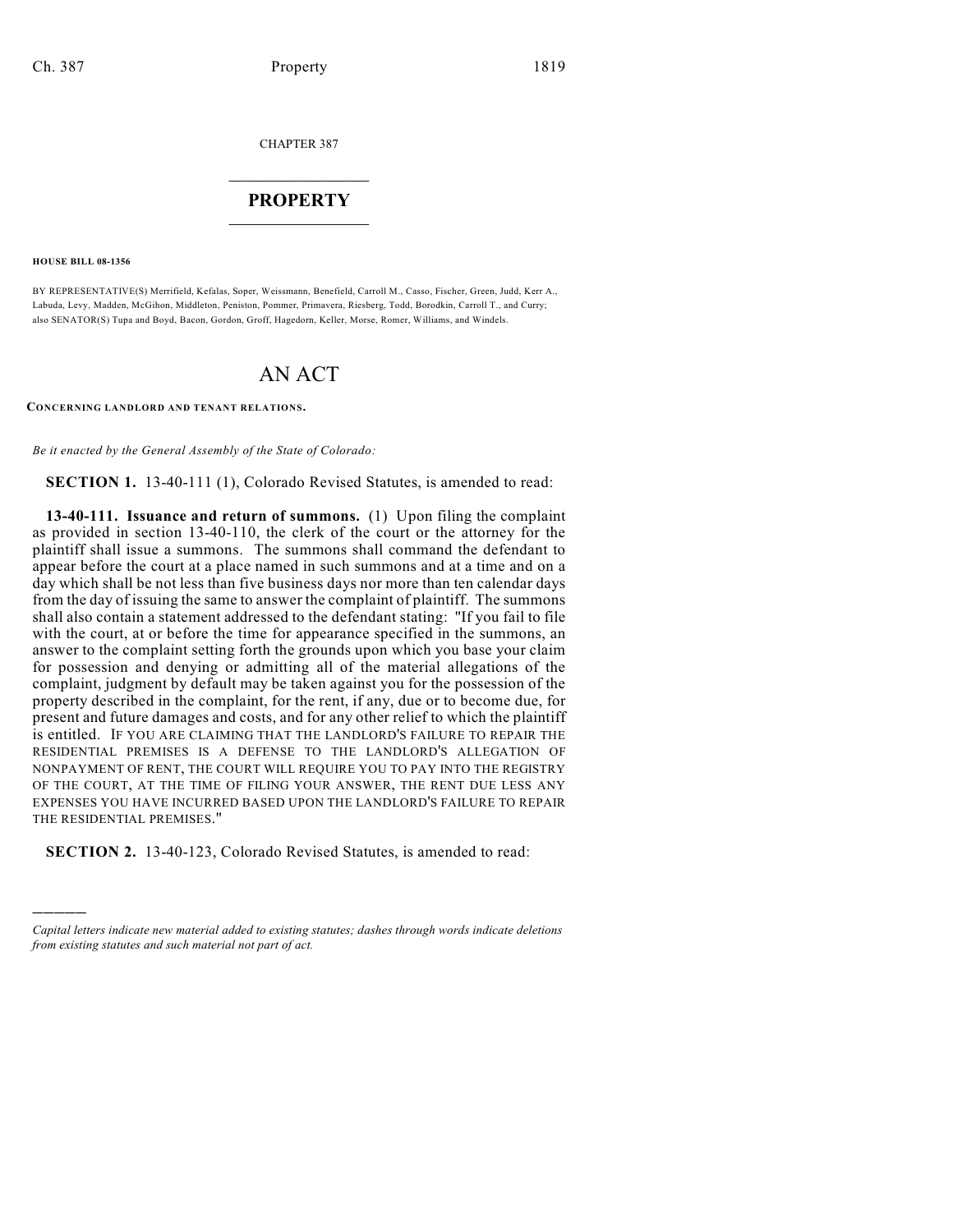### 1820 **Property** Ch. 387

**13-40-123. Damages.** The prevailing party in any action brought under the provisions of this article is entitled to recover damages, reasonable attorney fees, and costs of suit; EXCEPT THAT A RESIDENTIAL LANDLORD OR TENANT WHO IS A PREVAILING PARTY SHALL NOT BE ENTITLED TO RECOVER REASONABLE ATTORNEY FEES UNLESS THE RESIDENTIAL RENTAL AGREEMENT BETWEEN THE PARTIES CONTAINS A PROVISION FOR EITHER PARTY TO OBTAIN ATTORNEY FEES. Nothing in this section shall be construed to permit the entry of judgments in any single proceeding in excess of the jurisdictional limit of said court.

**SECTION 3.** Article 12 of title 38, Colorado Revised Statutes, is amended BY THE ADDITION OF A NEW PART to read:

## PART 5

## OBLIGATION TO MAINTAIN RESIDENTIAL PREMISES - UNLAWFUL REMOVAL

**38-12-501. Legislative declaration - matter of statewide concern - purposes and policies.** (1) THE GENERAL ASSEMBLY HEREBY FINDS AND DECLARES THAT THE PROVISIONS OF THIS PART 5 ARE A MATTER OF STATEWIDE CONCERN. ANY LOCAL GOVERNMENT ORDINANCE, RESOLUTION, OR OTHER REGULATION THAT IS IN CONFLICT WITH THIS PART 5 SHALL BE UNENFORCEABLE.

(2) THE UNDERLYING PURPOSES AND POLICIES OF THIS PART 5 ARE TO:

(a) SIMPLIFY, CLARIFY, MODERNIZE, AND REVISE THE LAW GOVERNING THE RENTAL OF DWELLING UNITS AND THE RIGHTS AND OBLIGATIONS OF LANDLORDS AND TENANTS;

(b) ENCOURAGE LANDLORDS AND TENANTS TO MAINTAIN AND IMPROVE THE QUALITY OF HOUSING; AND

(c) MAKE UNIFORM THE LAW WITH RESPECT TO THE SUBJECT OF THIS PART 5 THROUGHOUT COLORADO.

**38-12-502. Definitions.** AS USED IN THIS PART 5, UNLESS THE CONTEXT OTHERWISE REQUIRES:

(1) "COMMON AREAS" MEANS THE FACILITIES AND APPURTENANCES TO A RESIDENTIAL PREMISES, INCLUDING THE GROUNDS, AREAS, AND FACILITIES HELD OUT FOR THE USE OF TENANTS GENERALLY OR WHOSE USE IS PROMISED TO A TENANT.

(2) "DWELLING UNIT" MEANS A STRUCTURE OR THE PART OF A STRUCTURE THAT IS USED AS A HOME, RESIDENCE, OR SLEEPING PLACE BY A TENANT.

(3) "LANDLORD" MEANS THE OWNER, MANAGER, LESSOR, OR SUBLESSOR OF A RESIDENTIAL PREMISES.

(4) "RENTAL AGREEMENT" MEANS THE AGREEMENT, WRITTEN OR ORAL, EMBODYING THE TERMS AND CONDITIONS CONCERNING THE USE AND OCCUPANCY OF A RESIDENTIAL PREMISES.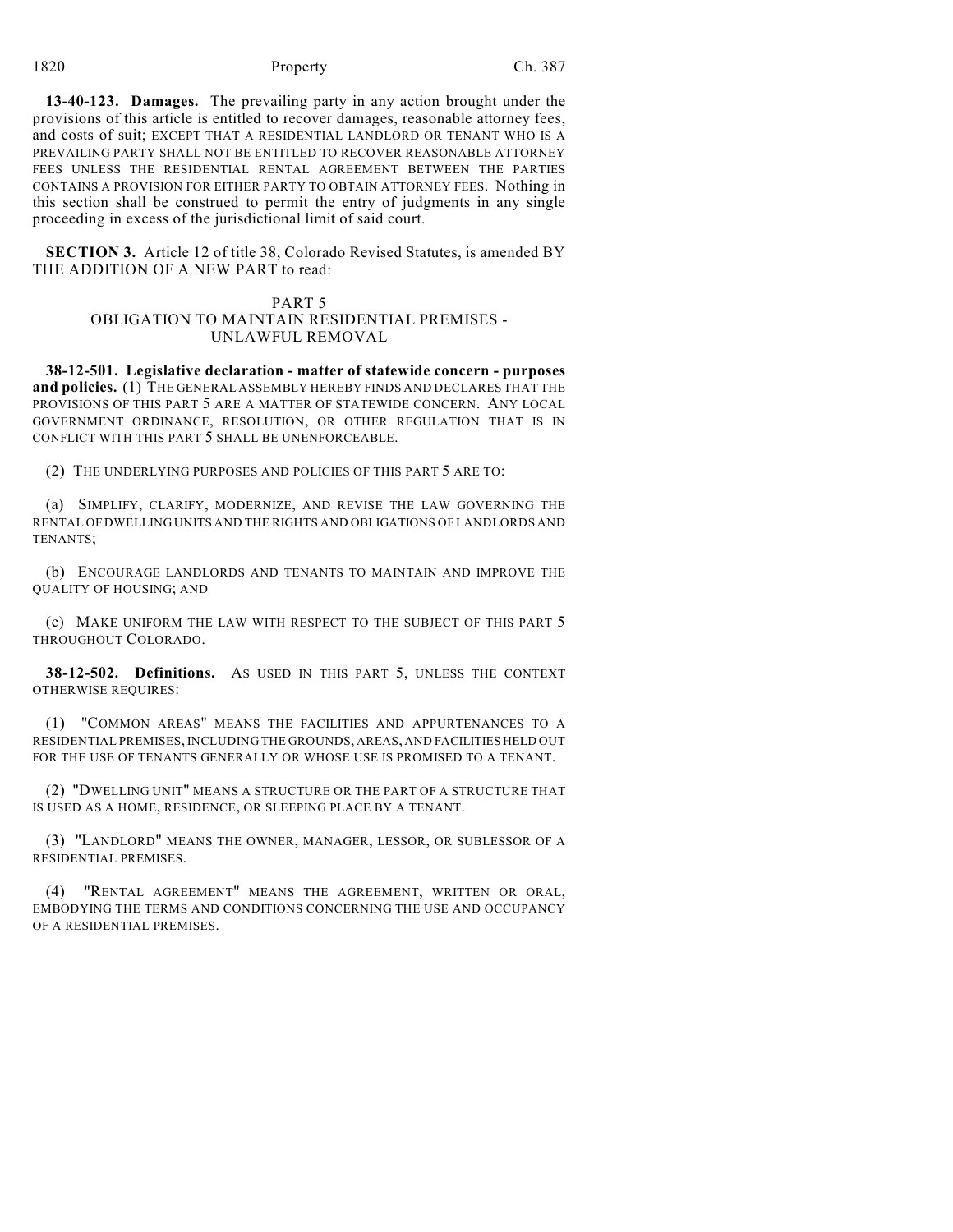(5) "RESIDENTIAL PREMISES" MEANS A DWELLING UNIT, THE STRUCTURE OF WHICH THE UNIT IS A PART, AND THE COMMON AREAS.

(6) "TENANT" MEANS A PERSON ENTITLED UNDER A RENTAL AGREEMENT TO OCCUPY A DWELLING UNIT TO THE EXCLUSION OF OTHERS.

**38-12-503. Warranty of habitability.** (1) IN EVERY RENTAL AGREEMENT, THE LANDLORD IS DEEMED TO WARRANT THAT THE RESIDENTIAL PREMISES IS FIT FOR HUMAN HABITATION.

(2) A LANDLORD BREACHES THE WARRANTY OF HABITABILITY SET FORTH IN SUBSECTION (1) OF THIS SECTION IF:

(a) A RESIDENTIAL PREMISES IS UNINHABITABLE AS DESCRIBED IN SECTION 38-12-505 OR OTHERWISE UNFIT FOR HUMAN HABITATION; AND

(b) THE RESIDENTIAL PREMISES IS IN A CONDITION THAT IS MATERIALLY DANGEROUS OR HAZARDOUS TO THE TENANT'S LIFE, HEALTH, OR SAFETY; AND

(c) THE LANDLORD HAS RECEIVED WRITTEN NOTICE OF THE CONDITION DESCRIBED IN PARAGRAPHS (a) AND (b) OF THIS SUBSECTION (2) AND FAILED TO CURE THE PROBLEM WITHIN A REASONABLE TIME.

(3) WHEN ANY CONDITION DESCRIBED IN SUBSECTION (2) OF THIS SECTION IS CAUSED BY THE MISCONDUCT OF THE TENANT, A MEMBER OF THE TENANT'S HOUSEHOLD, A GUEST OR INVITEE OF THE TENANT, OR A PERSON UNDER THE TENANT'S DIRECTION OR CONTROL, THE CONDITION SHALL NOT CONSTITUTE A BREACH OF THE WARRANTY OF HABITABILITY. IT SHALL NOT BE MISCONDUCT BY A VICTIM OF DOMESTIC VIOLENCE OR DOMESTIC ABUSE UNDER THIS SUBSECTION (3) IF THE CONDITION IS THE RESULT OF DOMESTIC VIOLENCE OR DOMESTIC ABUSE AND THE LANDLORD HAS BEEN GIVEN WRITTEN NOTICE AND EVIDENCE OF DOMESTIC VIOLENCE OR DOMESTIC ABUSE AS DESCRIBED IN SECTION 38-12-402 (2) (a).

(4) IN RESPONSE TO THE NOTICE SENT PURSUANT TO PARAGRAPH (c) OF SUBSECTION (2) OF THIS SECTION, A LANDLORD MAY, IN THE LANDLORD'S DISCRETION, MOVE A TENANT TO A COMPARABLE UNIT AFTER PAYING THE REASONABLE COSTS, ACTUALLY INCURRED, INCIDENT TO THE MOVE.

(5) EXCEPT AS SET FORTH IN THIS PART 5, ANY AGREEMENT WAIVING OR MODIFYING THE WARRANTY OF HABITABILITY SHALL BE VOID AS CONTRARY TO PUBLIC POLICY.

(6) NOTHING IN THIS PART 5 SHALL:

(a) PREVENT A LANDLORD FROM TERMINATING A RENTAL AGREEMENT AS A RESULT OF A CASUALTY OR CATASTROPHE TO THE DWELLING UNIT WITHOUT FURTHER LIABILITY TO THE LANDLORD OR TENANT; OR

(b) PRECLUDE A LANDLORD FROM INITIATING AN ACTION FOR NONPAYMENT OF RENT, BREACH OF THE RENTAL AGREEMENT, VIOLATION OF SECTION 38-12-504, OR AS PROVIDED FOR UNDER ARTICLE 40 OF TITLE 13, C.R.S.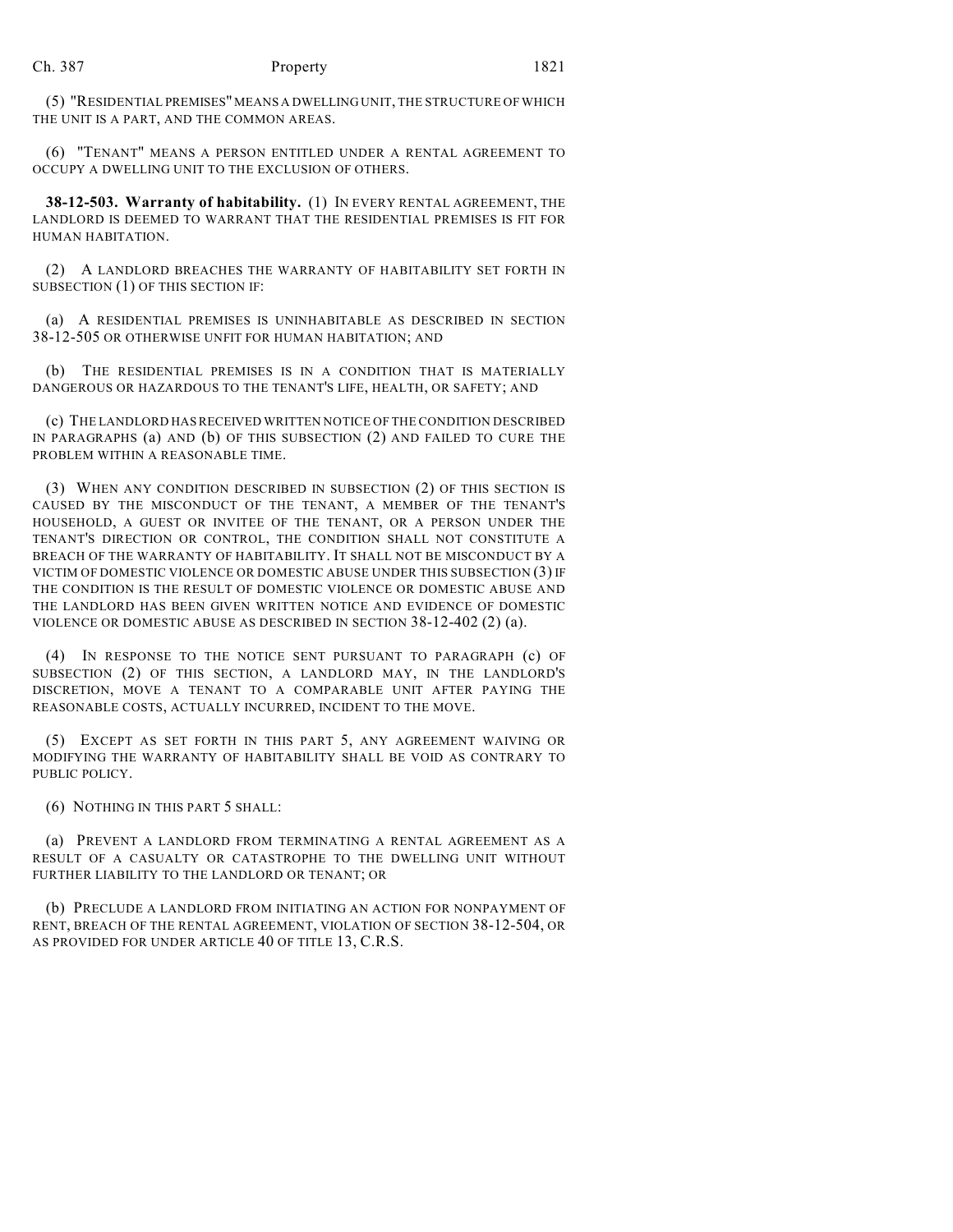**38-12-504. Tenant's maintenance of premises.** (1) IN ADDITION TO ANY DUTIES IMPOSED UPON A TENANT BY A RENTAL AGREEMENT, EVERY TENANT OF A RESIDENTIAL PREMISES HAS A DUTY TO USE THAT PORTION OF THE PREMISES WITHIN THE TENANT'S CONTROL IN A REASONABLY CLEAN AND SAFE MANNER. A TENANT FAILS TO MAINTAIN THE PREMISES IN A REASONABLY CLEAN AND SAFE MANNER WHEN THE TENANT SUBSTANTIALLY FAILS TO:

(a) COMPLY WITH OBLIGATIONS IMPOSED UPON TENANTS BY APPLICABLE PROVISIONS OF BUILDING, HEALTH, AND HOUSING CODES MATERIALLY AFFECTING HEALTH AND SAFETY;

(b) KEEP THE DWELLING UNIT REASONABLY CLEAN, SAFE, AND SANITARY AS PERMITTED BY THE CONDITIONS OF THE UNIT;

(c) DISPOSE OF ASHES, GARBAGE, RUBBISH, AND OTHER WASTE FROM THE DWELLING UNIT IN A CLEAN, SAFE, SANITARY, AND LEGALLY COMPLIANT MANNER;

(d) USE IN A REASONABLE MANNER ALL ELECTRICAL, PLUMBING, SANITARY, HEATING, VENTILATING, AIR-CONDITIONING, ELEVATORS, AND OTHER FACILITIES AND APPLIANCES IN THE DWELLING UNIT;

(e) CONDUCT HIMSELF OR HERSELF AND REQUIRE OTHER PERSONS IN THE RESIDENTIAL PREMISES WITHIN THE TENANT'S CONTROL TO CONDUCT THEMSELVES IN A MANNER THAT DOES NOT DISTURB THEIR NEIGHBORS' PEACEFUL ENJOYMENT OF THE NEIGHBORS' DWELLING UNIT; OR

(f) PROMPTLY NOTIFY THE LANDLORD IF THE RESIDENTIAL PREMISES IS UNINHABITABLE AS DEFINED IN SECTION 38-12-505 OR IF THERE IS A CONDITION THAT COULD RESULT IN THE PREMISES BECOMING UNINHABITABLE IF NOT REMEDIED.

(2) IN ADDITION TO THE DUTIES SET FORTH IN SUBSECTION (1) OF THIS SECTION, A TENANT SHALL NOT KNOWINGLY, INTENTIONALLY, DELIBERATELY, OR NEGLIGENTLY DESTROY, DEFACE, DAMAGE, IMPAIR, OR REMOVE ANY PART OF THE RESIDENTIAL PREMISES OR KNOWINGLY PERMIT ANY PERSON WITHIN HIS OR HER CONTROL TO DO SO.

(3) NOTHING IN THIS SECTION SHALL BE CONSTRUED TO AUTHORIZE A MODIFICATION OF A LANDLORD'S OBLIGATIONS UNDER THE WARRANTY OF HABITABILITY.

**38-12-505. Uninhabitable residential premises.** (1) A RESIDENTIAL PREMISES IS DEEMED UNINHABITABLE IF IT SUBSTANTIALLY LACKS ANY OF THE FOLLOWING CHARACTERISTICS:

(a) WATERPROOFING AND WEATHER PROTECTION OF ROOF AND EXTERIOR WALLS MAINTAINED IN GOOD WORKING ORDER, INCLUDING UNBROKEN WINDOWS AND DOORS;

(b) PLUMBING OR GAS FACILITIES THAT CONFORMED TO APPLICABLE LAW IN EFFECT AT THE TIME OF INSTALLATION AND THAT ARE MAINTAINED IN GOOD WORKING ORDER;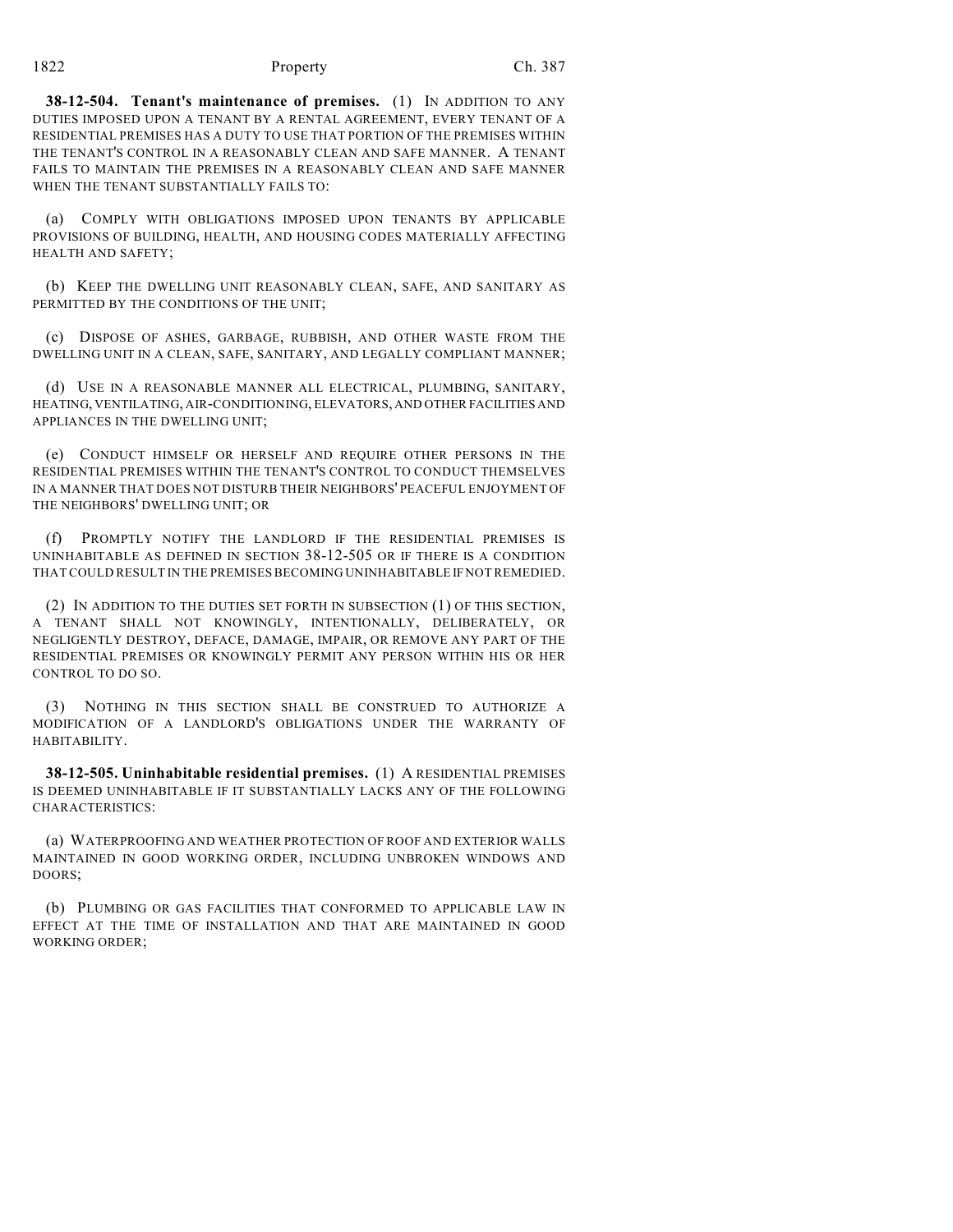### Ch. 387 Property 1823

(c) RUNNING WATER AND REASONABLE AMOUNTS OF HOT WATER AT ALL TIMES FURNISHED TO APPROPRIATE FIXTURES AND CONNECTED TO A SEWAGE DISPOSAL SYSTEM APPROVED UNDER APPLICABLE LAW;

(d) FUNCTIONING HEATING FACILITIES THAT CONFORMED TO APPLICABLE LAW AT THE TIME OF INSTALLATION AND THAT ARE MAINTAINED IN GOOD WORKING ORDER;

(e) ELECTRICAL LIGHTING, WITH WIRING AND ELECTRICAL EQUIPMENT THAT CONFORMED TO APPLICABLE LAW AT THE TIME OF INSTALLATION, MAINTAINED IN GOOD WORKING ORDER;

(f) COMMON AREAS AND AREAS UNDER THE CONTROL OF THE LANDLORD THAT ARE KEPT REASONABLY CLEAN, SANITARY, AND FREE FROM ALL ACCUMULATIONS OF DEBRIS, FILTH, RUBBISH, AND GARBAGE AND THAT HAVE APPROPRIATE EXTERMINATION IN RESPONSE TO THE INFESTATION OF RODENTS OR VERMIN;

(g) APPROPRIATE EXTERMINATION IN RESPONSE TO THE INFESTATION OF RODENTS OR VERMIN THROUGHOUT A RESIDENTIAL PREMISES;

(h) AN ADEQUATE NUMBER OF APPROPRIATE EXTERIOR RECEPTACLES FOR GARBAGE AND RUBBISH, IN GOOD REPAIR;

(i) FLOORS, STAIRWAYS, AND RAILINGS MAINTAINED IN GOOD REPAIR;

(j) LOCKS ON ALL EXTERIOR DOORS AND LOCKS OR SECURITY DEVICES ON WINDOWS DESIGNED TO BE OPENED THAT ARE MAINTAINED IN GOOD WORKING ORDER; OR

(k) COMPLIANCE WITH ALL APPLICABLE BUILDING, HOUSING, AND HEALTH CODES, WHICH, IF VIOLATED, WOULD CONSTITUTE A CONDITION THAT IS DANGEROUS OR HAZARDOUS TO A TENANT'S LIFE, HEALTH, OR SAFETY.

(2) NO DEFICIENCY IN THE COMMON AREA SHALL RENDER A RESIDENTIAL PREMISES UNINHABITABLE AS SET FORTH IN SUBSECTION (1) OF THIS SECTION, UNLESS IT MATERIALLY AND SUBSTANTIALLY LIMITS THE TENANT'S USE OF HIS OR HER DWELLING UNIT.

(3) UNLESS OTHERWISE STATED IN SECTION 38-12-506, PRIOR TO BEING LEASED TO A TENANT, A RESIDENTIAL PREMISES MUST COMPLY WITH THE REQUIREMENTS SET FORTH IN SECTION 38-12-503 (1), (2) (a), AND (2) (b).

**38-12-506. Opt-out.** (1) IF A DWELLING UNIT IS CONTAINED WITHIN A MOBILE HOME PARK, AS DEFINED IN SECTION 38-12-201.5 (3), OR IF THERE ARE FOUR OR FEWER DWELLING UNITS SHARING COMMON WALLS OR LOCATED ON THE SAME PARCEL, AS DEFINED IN SECTION 30-28-302 (5), C.R.S., ALL OF WHICH HAVE THE SAME OWNER, OR IF THE DWELLING UNIT IS A SINGLE-FAMILY RESIDENTIAL PREMISES:

(a) A GOOD FAITH RENTAL AGREEMENT MAY REQUIRE A TENANT TO ASSUME THE OBLIGATION FOR ONE OR MORE OF THE CHARACTERISTICS CONTAINED IN SECTION 38-12-505 (1) (f), (1) (g), AND (1) (h), AS LONG AS THE REQUIREMENT IS NOT INCONSISTENT WITH ANY OBLIGATIONS IMPOSED UPON A LANDLORD BY A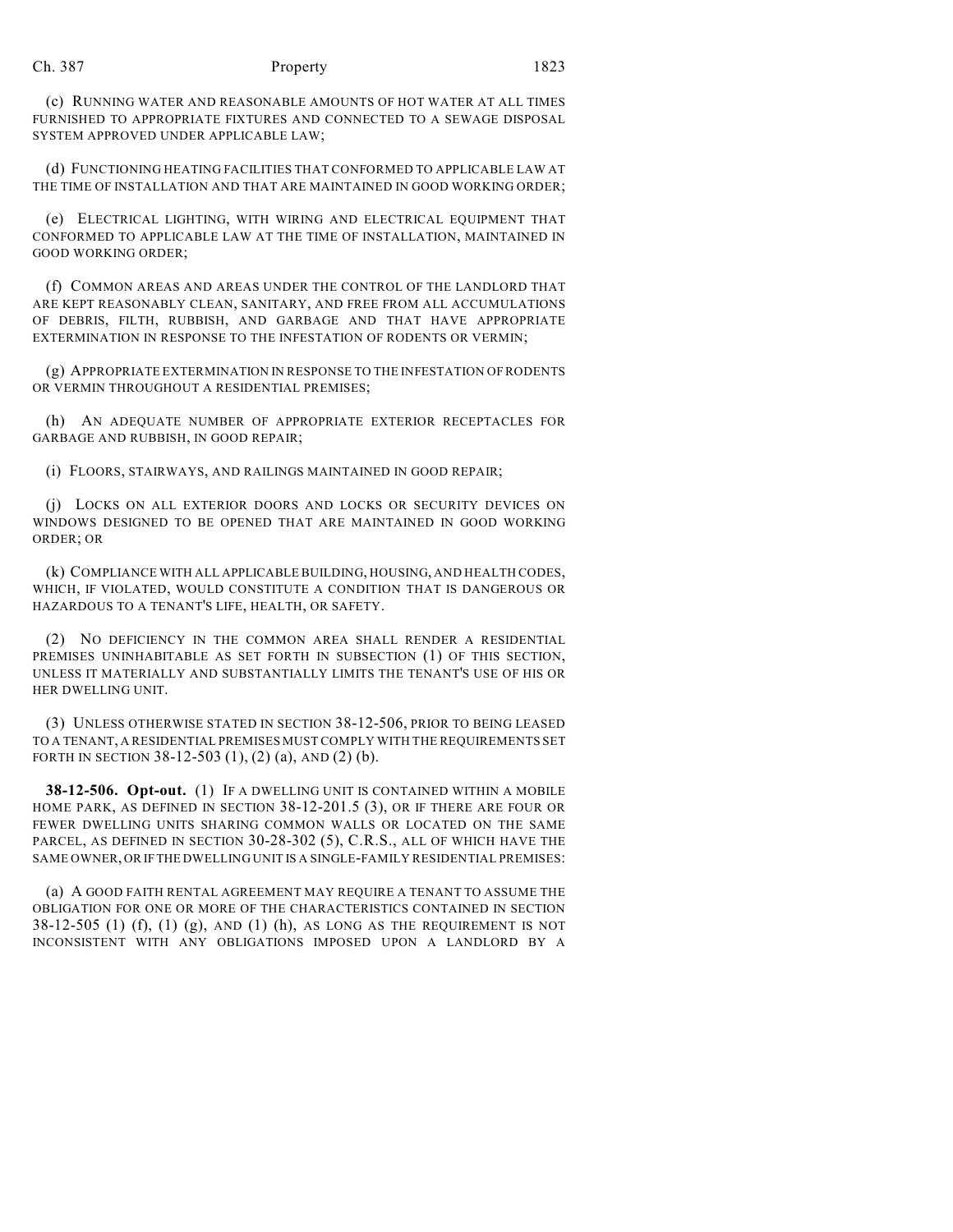GOVERNMENTAL ENTITY FOR THE RECEIPT OF A SUBSIDY FOR THE RESIDENTIAL PREMISES; AND

(b) FOR ANY DWELLING UNIT FOR WHICH A LANDLORD DOES NOT RECEIVE A SUBSIDY FROM ANY GOVERNMENTAL SOURCE, A LANDLORD AND TENANT MAY AGREE IN WRITING THAT THE TENANT IS TO PERFORM SPECIFIC REPAIRS, MAINTENANCE TASKS, ALTERATIONS, AND REMODELING, BUT ONLY IF:

(I) THE AGREEMENT OF THE PARTIES IS ENTERED INTO IN GOOD FAITH AND IS SET FORTH IN A SEPARATE WRITING SIGNED BY THE PARTIES AND SUPPORTED BY ADEQUATE CONSIDERATION;

(II) THE WORK IS NOT NECESSARY TO CURE A FAILURE TO COMPLY WITH SECTION 38-12-505 (3); AND

(III) SUCH AGREEMENT DOES NOT AFFECT THE OBLIGATION OF THE LANDLORD TO OTHER TENANTS' RESIDENTIAL PREMISES.

(2) FOR A SINGLE-FAMILY RESIDENTIAL PREMISES FOR WHICH A LANDLORD DOES NOT RECEIVE A SUBSIDY FROM ANY GOVERNMENTAL SOURCE, A LANDLORD AND TENANT MAY AGREE IN WRITING THAT THE TENANT IS TO PERFORM SPECIFIC REPAIRS, MAINTENANCE TASKS, ALTERATIONS, AND REMODELING NECESSARY TO CURE A FAILURE TO COMPLY WITH SECTION 38-12-505 (3), BUT ONLY IF:

(a) THE AGREEMENT OF THE LANDLORD AND TENANT IS ENTERED INTO IN GOOD FAITH AND IS SET FORTH IN A WRITING THAT IS SEPARATE FROM THE RENTAL AGREEMENT, SIGNED BY THE PARTIES, AND SUPPORTED BY ADEQUATE CONSIDERATION; AND

(b) THE TENANT HAS THE REQUISITE SKILLS TO PERFORM THE WORK REQUIRED TO CURE A FAILURE TO COMPLY WITH SECTION 38-12-505 (3).

(3) TO THE EXTENT THAT PERFORMANCE BY A TENANT RELATES TO A CHARACTERISTIC SET FORTH IN SECTION 38-12-505 (1), THE TENANT SHALL ASSUME THE OBLIGATION FOR SUCH CHARACTERISTIC.

(4) IF CONSISTENT WITH THIS SECTION A TENANT ASSUMES AN OBLIGATION FOR A CHARACTERISTIC SET FORTH IN SECTION 38-12-505 (1), THE LACK OF SUCH CHARACTERISTIC SHALL NOT MAKE A RESIDENTIAL PREMISES UNINHABITABLE.

**38-12-507. Breach of warranty of habitability - tenant's remedies.** (1) IF THERE IS A BREACH OF THE WARRANTY OF HABITABILITY AS SET FORTH IN SECTION 38-12-503 (2), THE FOLLOWING PROVISIONS SHALL APPLY:

(a) UPON NO LESS THAN TEN AND NO MORE THAN THIRTY DAYS WRITTEN NOTICE TO THE LANDLORD SPECIFYING THE CONDITION ALLEGED TO BREACH OF THE WARRANTY OF HABITABILITY AND GIVING THE LANDLORD FIVE BUSINESS DAYS FROM THE RECEIPT OF THE WRITTEN NOTICE TO REMEDY THE BREACH, A TENANT MAY TERMINATE THE RENTAL AGREEMENT BY SURRENDERING POSSESSION OF THE DWELLING UNIT. IF THE BREACH IS REMEDIABLE BY REPAIRS, THE PAYMENT OF DAMAGES, OR OTHERWISE AND THE LANDLORD ADEQUATELY REMEDIES THE BREACH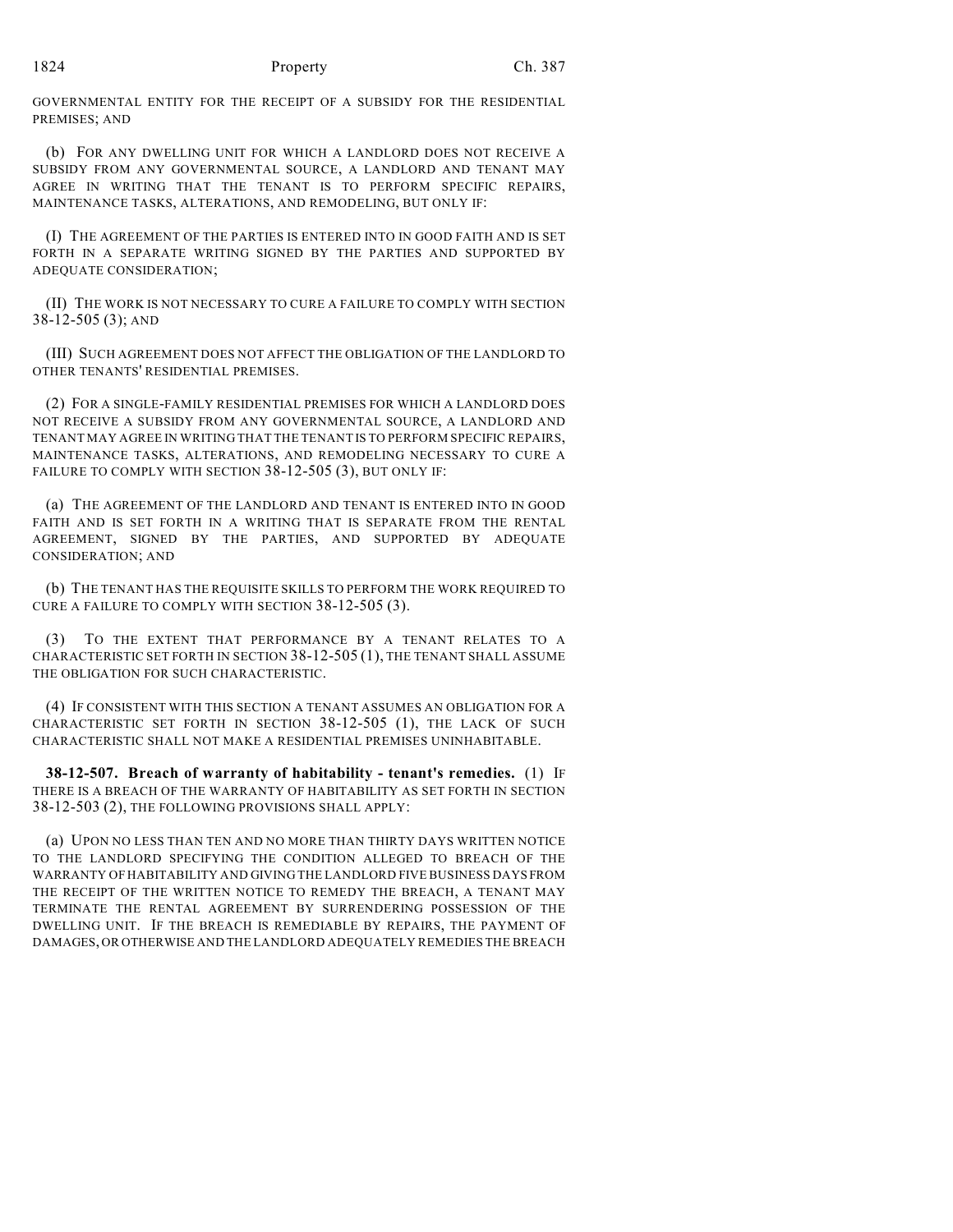### Ch. 387 Property 1825

WITHIN FIVE BUSINESS DAYS OF RECEIPT OF THE NOTICE, THE RENTAL AGREEMENT SHALL NOT TERMINATE BY REASON OF THE BREACH.

(b) A TENANT MAY OBTAIN INJUNCTIVE RELIEF FOR BREACH OF THE WARRANTY OF HABITABILITY IN ANY COURT OF COMPETENT JURISDICTION. IN ANY PROCEEDING FOR INJUNCTIVE RELIEF, THE COURT SHALL DETERMINE ACTUAL DAMAGES FOR A BREACH OF THE WARRANTY AT THE TIME THE COURT ORDERS THE INJUNCTIVE RELIEF. A LANDLORD SHALL NOT BE SUBJECT TO ANY COURT ORDER FOR INJUNCTIVE RELIEF IF THE LANDLORD TENDERS THE ACTUAL DAMAGES TO THE COURT WITHIN TWO BUSINESS DAYS OF THE ORDER. UPON APPLICATION BY THE TENANT, THE COURT SHALL IMMEDIATELY RELEASE TO THE TENANT THE DAMAGES PAID BY THE LANDLORD. IF THE TENANT VACATES THE LEASED PREMISES, THE LANDLORD SHALL NOT BE PERMITTED TO RENT THE PREMISES AGAIN UNTIL SUCH TIME AS THE UNIT WOULD BE IN COMPLIANCE WITH THE WARRANTY OF HABITABILITY SET FORTH IN SECTION 38-12-503 (1).

(c) IN AN ACTION FOR POSSESSION BASED UPON NONPAYMENT OF RENT IN WHICH THE TENANT ASSERTS A DEFENSE TO POSSESSION BASED UPON THE LANDLORD'S ALLEGED BREACH OF THE WARRANTY OF HABITABILITY, UPON THE FILING OF THE TENANT'S ANSWER THE COURT SHALL ORDER THE TENANT TO PAY INTO THE REGISTRY OF THE COURT ALL OR PART OF THE RENT ACCRUED AFTER DUE CONSIDERATION OF EXPENSES ALREADY INCURRED BY THE TENANT BASED UPON THE LANDLORD'S BREACH OF THE WARRANTY OF HABITABILITY.

(d) WHETHER ASSERTED AS A CLAIM OR COUNTERCLAIM, A TENANT MAY RECOVER DAMAGES DIRECTLY ARISING FROM A BREACH OF THE WARRANTY OF HABITABILITY, WHICH MAY INCLUDE, BUT ARE NOT LIMITED TO, ANY REDUCTION IN THE FAIR RENTAL VALUE OF THE DWELLING UNIT, IN ANY COURT OF COMPETENT JURISDICTION.

(2) IF A RENTAL AGREEMENT CONTAINS A PROVISION FOR EITHER PARTY IN AN ACTION RELATED TO THE RENTAL AGREEMENT TO OBTAIN ATTORNEY FEES AND COSTS, THEN THE PREVAILING PARTY IN ANY ACTION BROUGHT UNDER THIS PART 5 SHALL BE ENTITLED TO RECOVER REASONABLE ATTORNEY FEES AND COSTS.

**38-12-508. Landlord's defenses to a claim of breach of warranty - limitations on claiming a breach.** (1) IT SHALL BE A DEFENSE TO A TENANT'S CLAIM OF BREACH OF THE WARRANTY OF HABITABILITY THAT THE TENANT'S ACTIONS OR INACTIONS PREVENTED THE LANDLORD FROM CURING THE CONDITION UNDERLYING THE BREACH OF THE WARRANTY OF HABITABILITY.

(2) ONLY PARTIES TO THE RENTAL AGREEMENT OR OTHER ADULT RESIDENTS LISTED ON THE RENTAL AGREEMENT WHO ARE ALSO LAWFULLY RESIDING IN THE DWELLING UNIT MAY ASSERT A CLAIM FOR A BREACH OF THE WARRANTY OF HABITABILITY.

(3) A TENANT MAY NOT ASSERT A CLAIM FOR INJUNCTIVE RELIEFBASED UPON THE LANDLORD'S BREACH OF THE WARRANTY OF HABITABILITY OF A RESIDENTIAL PREMISES UNLESS THE TENANT HAS GIVEN NOTICE TO A LOCAL GOVERNMENT WITHIN THE BOUNDARIES OF WHICH THE RESIDENTIAL PREMISES IS LOCATED OF THE CONDITION UNDERLYING THE BREACH THAT IS MATERIALLY DANGEROUS OR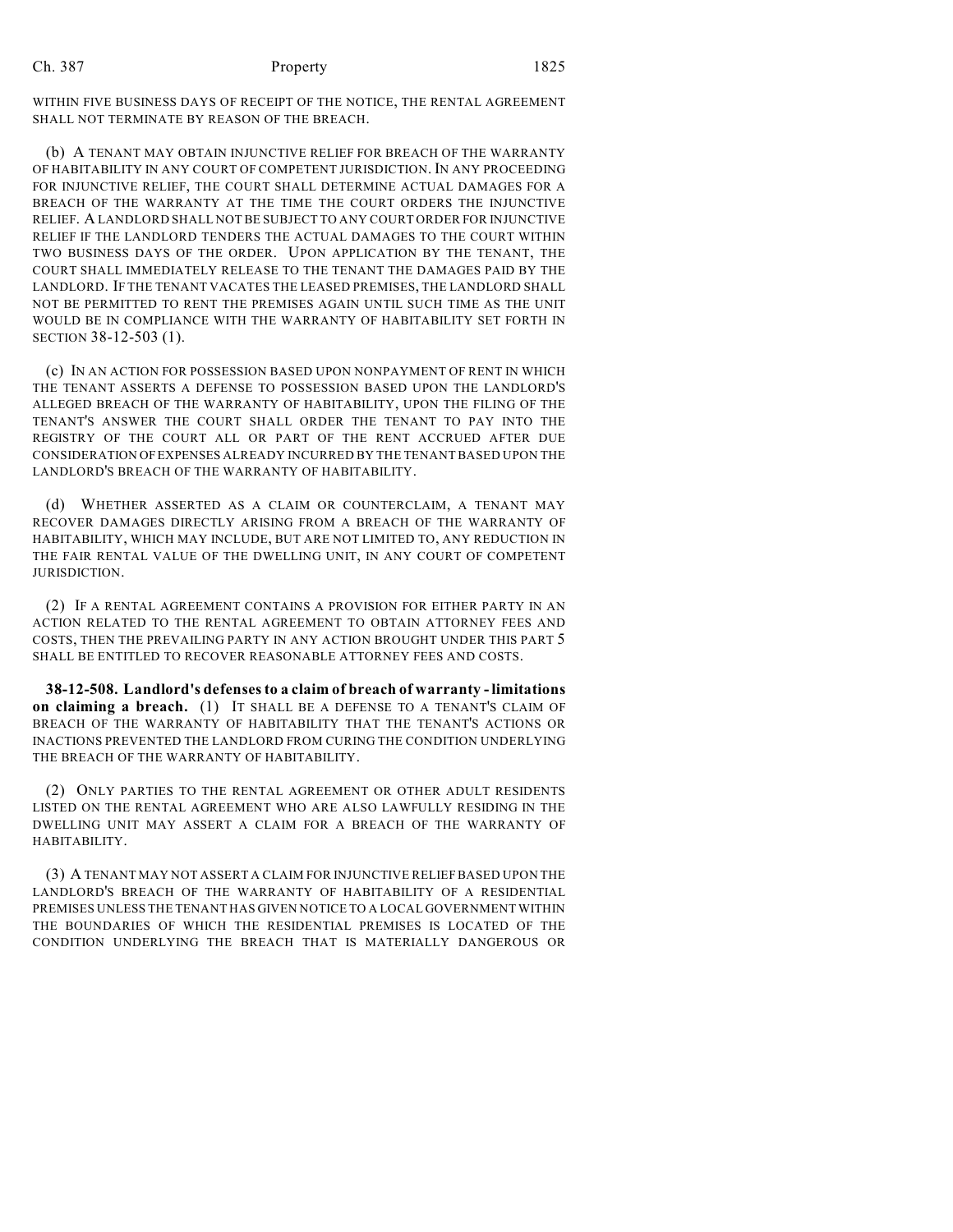HAZARDOUS TO THE TENANT'S LIFE, HEALTH, OR SAFETY.

(4) A TENANT MAY NOT ASSERT A BREACH OF THE WARRANTY OF HABITABILITY AS A DEFENSE TO A LANDLORD'S ACTION FOR POSSESSION BASED UPON A NONMONETARY VIOLATION OF THE RENTAL AGREEMENT OR FOR AN ACTION FOR POSSESSION BASED UPON A NOTICE TO QUIT OR VACATE.

(5) IF THE CONDITION ALLEGED TO BREACH THE WARRANTY OF HABITABILITY IS THE RESULT OF THE ACTION OR INACTION OF A TENANT IN ANOTHER DWELLING UNIT OR ANOTHER THIRD PARTY NOT UNDER THE DIRECTION AND CONTROL OF THE LANDLORD AND THE LANDLORD HAS TAKEN REASONABLE, NECESSARY, AND TIMELY STEPS TO ABATE THE CONDITION, BUT IS UNABLE TO ABATE THE CONDITION DUE TO CIRCUMSTANCES BEYOND THE LANDLORD'S REASONABLE CONTROL, THE TENANT'S ONLY REMEDY SHALL BE TERMINATION OF THE RENTAL AGREEMENT CONSISTENT WITH SECTION 38-12-507 (1) (a).

(6) FOR PUBLIC HOUSING AUTHORITIES AND OTHER HOUSING PROVIDERS RECEIVING FEDERAL FINANCIAL ASSISTANCE DIRECTLY FROM THE FEDERAL GOVERNMENT, NO PROVISION OF THIS PART 5 IN DIRECT CONFLICT WITH ANY FEDERAL LAW OR REGULATION SHALL BE ENFORCEABLE AGAINST SUCH HOUSING PROVIDER.

**38-12-509. Prohibition on retaliation.** (1) A LANDLORD SHALL NOT RETALIATE AGAINST A TENANT FOR ALLEGING A BREACH OF THE WARRANTY OF HABITABILITY BY DISCRIMINATORILY INCREASING RENT OR DECREASING SERVICES OR BY BRINGING OR THREATENING TO BRING AN ACTION FOR POSSESSION IN RESPONSE TO THE TENANT HAVING MADE A GOOD FAITH COMPLAINT TO THE LANDLORD OR TO A GOVERNMENTAL AGENCY ALLEGING A BREACH OF THE WARRANTY OF HABITABILITY.

(2) A LANDLORD SHALL NOT BE LIABLE FOR RETALIATION UNDER THIS SECTION, UNLESS A TENANT PROVES THAT A LANDLORD BREACHED THE WARRANTY OF HABITABILITY.

(3) REGARDLESS OF WHEN AN ACTION FOR POSSESSION OF THE PREMISES WHERE THE LANDLORD IS SEEKING TO TERMINATE THE TENANCY FOR VIOLATION OF THE TERMS OF THE RENTAL AGREEMENT IS BROUGHT, THERE SHALL BE A REBUTTABLE PRESUMPTION IN FAVOR OF THE LANDLORD THAT HIS OR HER DECISION TO TERMINATE IS NOT RETALIATORY. THE PRESUMPTION CREATED BY THIS SUBSECTION (3) CANNOT BE REBUTTED BY EVIDENCE OF THE TIMING ALONE OF THE LANDLORD'S INITIATION OF THE ACTION.

(4) IF THE LANDLORD HAS A RIGHT TO INCREASE RENT, TO DECREASE SERVICE, OR TO TERMINATE THE TENANT'S TENANCY AT THE END OF ANY TERM OF THE RENTAL AGREEMENT AND THE LANDLORD EXERCISES ANY OF THESE RIGHTS, THERE SHALL BE A REBUTTABLE PRESUMPTION THAT THE LANDLORD'S EXERCISE OF ANY OF THESE RIGHTS WAS NOT RETALIATORY. THE PRESUMPTION OF THIS SUBSECTION (4) CANNOT BE REBUTTED BY EVIDENCE OF THE TIMING ALONE OF THE LANDLORD'S EXERCISE OF ANY OF THESE RIGHTS.

**38-12-510. Unlawful removal or exclusion.** IT SHALL BE UNLAWFUL FOR A LANDLORD TO REMOVE OR EXCLUDE A TENANT FROM A DWELLING UNIT WITHOUT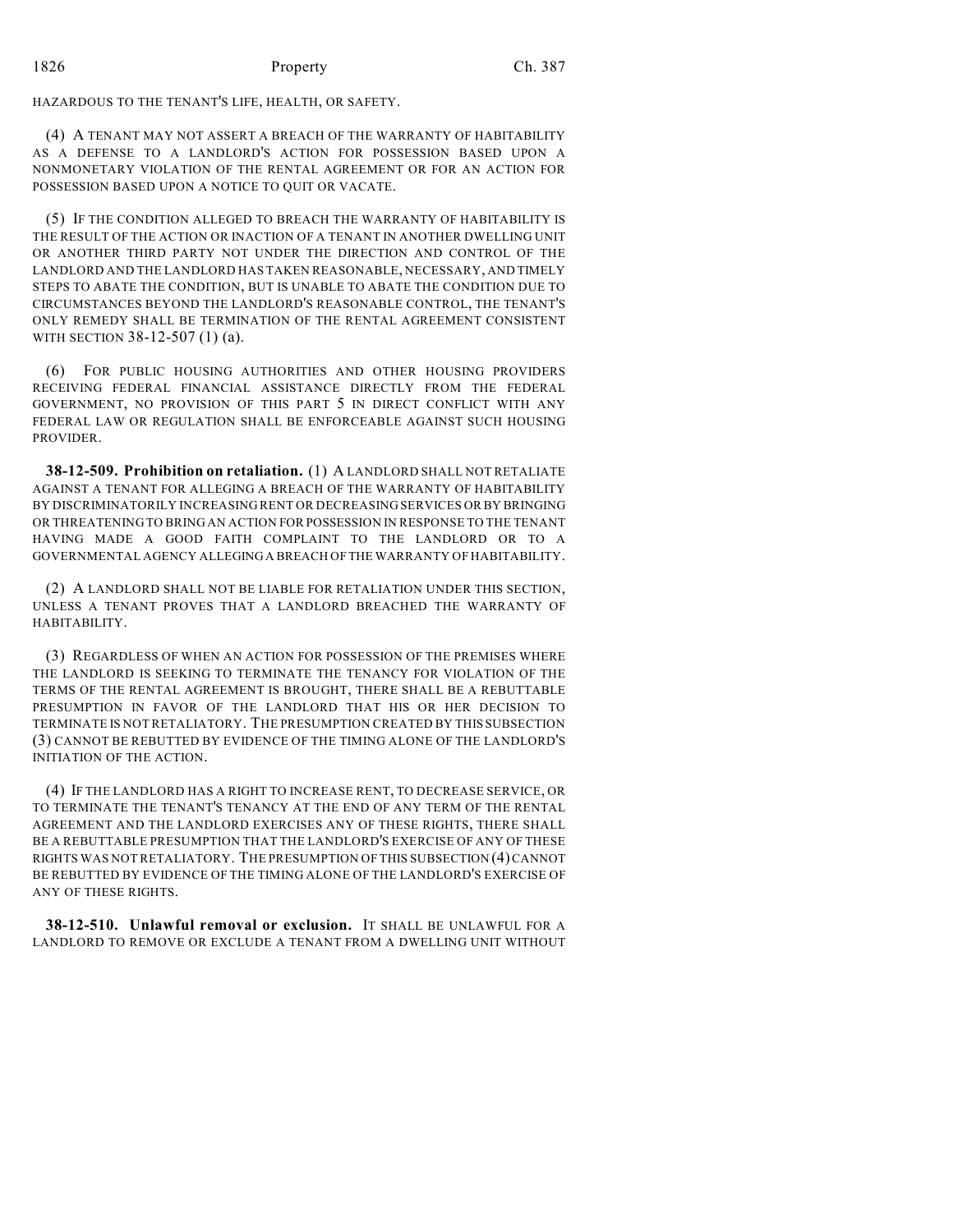### Ch. 387 Property 1827

RESORTING TO COURT PROCESS, UNLESS THE REMOVAL OR EXCLUSION IS CONSISTENT WITH THE PROVISIONS OF ARTICLE 18.5 OF TITLE 25, C.R.S., AND THE RULES PROMULGATED BY THE STATE BOARD OF HEALTH FOR THE CLEANUP OF AN ILLEGAL DRUG LABORATORY OR IS WITH THE MUTUAL CONSENT OF THE LANDLORD AND TENANT OR UNLESS THE DWELLING UNIT HAS BEEN ABANDONED BY THE TENANT AS EVIDENCED BY THE RETURN OF KEYS, THE SUBSTANTIAL REMOVAL OF THE TENANT'S PERSONAL PROPERTY, NOTICE BY THE TENANT, OR THE EXTENDED ABSENCE OF THE TENANT WHILE RENT REMAINS UNPAID, ANY OF WHICH WOULD CAUSE A REASONABLE PERSON TO BELIEVE THE TENANT HAD PERMANENTLY SURRENDERED POSSESSION OF THE DWELLING UNIT. SUCH UNLAWFUL REMOVAL OR EXCLUSION INCLUDES THE WILLFUL TERMINATION OF UTILITIES OR THE WILLFUL REMOVAL OF DOORS, WINDOWS, OR LOCKS TO THE PREMISES OTHER THAN AS REQUIRED FOR REPAIR OR MAINTENANCE. IF THE LANDLORD WILLFULLY AND UNLAWFULLY REMOVES THE TENANT FROM THE PREMISES OR WILLFULLY AND UNLAWFULLY CAUSES THE TERMINATION OF HEAT, RUNNING WATER, HOT WATER, ELECTRIC, GAS, OR OTHER ESSENTIAL SERVICES, THE TENANT MAY SEEK ANY REMEDY AVAILABLE UNDER THE LAW, INCLUDING THIS PART 5.

**38-12-511. Application.** (1) UNLESS CREATED TO AVOID ITS APPLICATION, THIS PART 5 SHALL NOT APPLY TO ANY OF THE FOLLOWING ARRANGEMENTS:

(a) RESIDENCE AT A PUBLIC OR PRIVATE INSTITUTION, IF SUCH RESIDENCE IS INCIDENTAL TO DETENTION OR THE PROVISION OF MEDICAL, GERIATRIC, EDUCATION, COUNSELING, RELIGIOUS, OR SIMILAR SERVICE;

(b) OCCUPANCY UNDER A CONTRACT OF SALE OF A DWELLING UNIT OR THE PROPERTY OF WHICH IT IS A PART, IF THE OCCUPANT IS THE PURCHASER, SELLER, OR A PERSON WHO SUCCEEDS TO HIS OR HER INTEREST;

(c) OCCUPANCY BY A MEMBER OF A FRATERNAL OR SOCIAL ORGANIZATION IN THE PORTION OF A STRUCTURE OPERATED FOR THE BENEFIT OF THE ORGANIZATION;

(d) TRANSIENT OCCUPANCY IN A HOTEL OR MOTEL THAT LASTS LESS THAN THIRTY DAYS;

(e) OCCUPANCY BY AN EMPLOYEE OR INDEPENDENT CONTRACTOR WHOSE RIGHT TO OCCUPANCY IS CONDITIONAL UPON PERFORMANCE OF SERVICES FOR AN EMPLOYER OR CONTRACTOR;

(f) OCCUPANCY BY AN OWNER OF A CONDOMINIUM UNIT OR A HOLDER OF A PROPRIETARY LEASE IN A COOPERATIVE;

(g) OCCUPANCY IN A STRUCTURE THAT IS LOCATED WITHIN AN UNINCORPORATED AREA OF A COUNTY, DOES NOT RECEIVE WATER, HEAT, AND SEWER SERVICES FROM A PUBLIC ENTITY, AND IS RENTED FOR RECREATIONAL PURPOSES, SUCH AS A HUNTING CABIN, YURT, HUT, OR OTHER SIMILAR STRUCTURE;

(h) OCCUPANCY UNDER RENTAL AGREEMENT COVERING A RESIDENTIAL PREMISES USED BY THE OCCUPANT PRIMARILY FOR AGRICULTURAL PURPOSES; OR

(i) ANY RELATIONSHIP BETWEEN THE OWNER OF A MOBILE HOME PARK AND THE